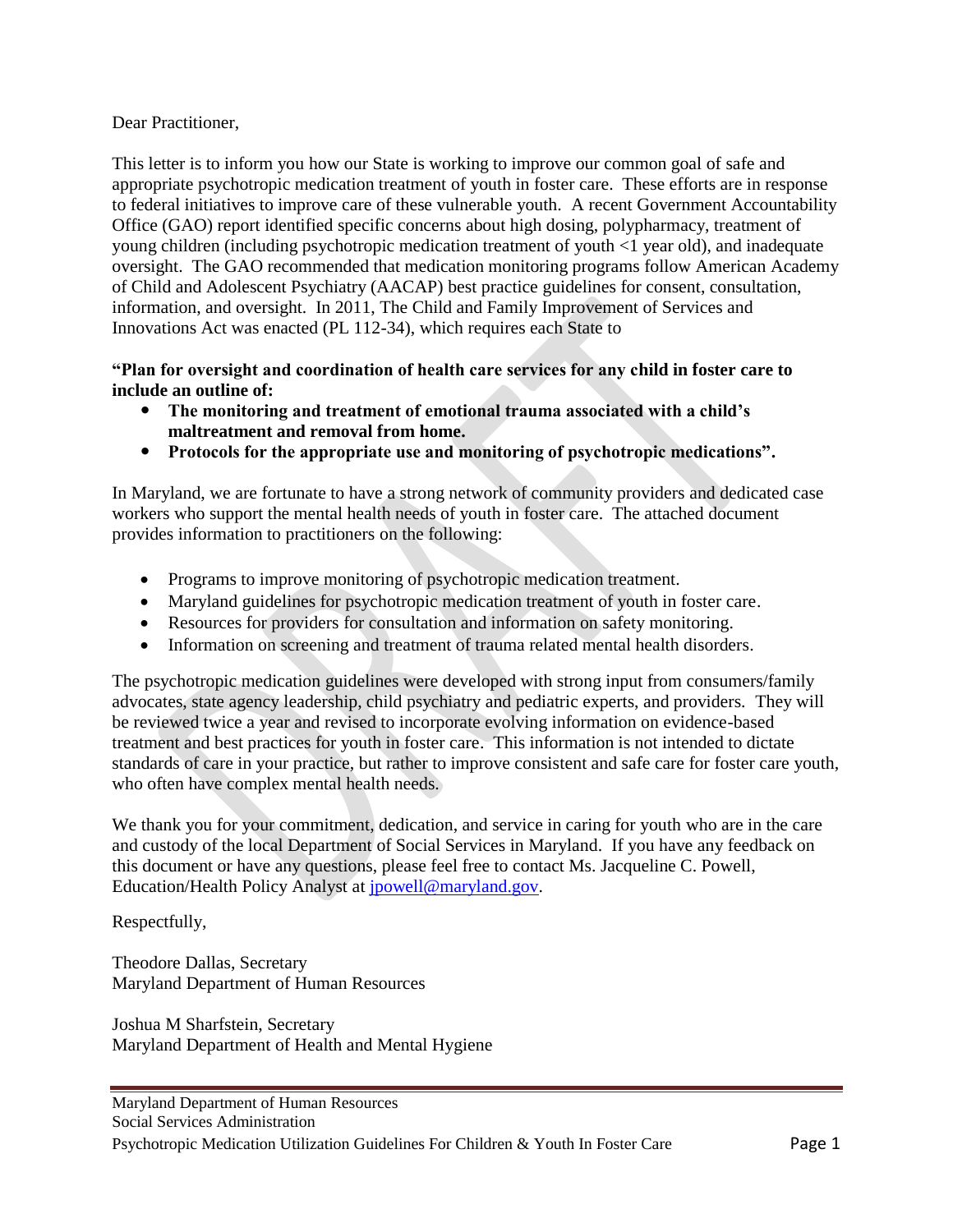# **BACKGROUND INFORMATION**

Unique challenges of psychotropic treatment of youth in foster care:

- Up to 100% of youth may have experienced significant trauma
- Provider may not have access to early development or prior treatment history
- Medication consent may be provided by someone besides the parent
- Youth may experience disruptions in placement that lead to changes in treatment team

National data on psychotropic treatment of youth in foster care and Medicaid insured youth:

- Nearly 18% of youth in foster care receive a psychotropic medication compared with 6.2% of non-foster care Medicaid insured youth and 4.8% of private insured youth
- There was an estimated 62% increase in antipsychotic medication prescribing to Medicaid insured youth from 2002 – 2007
- Approximately 1/7 of antipsychotic medications prescribed to Medicaid insured youth had a diagnosis of ADHD-only
- 11% of Medicaid insured youth ages 3-5 years old prescribed antipsychotic medication had no psychiatric diagnosis

Predictors that a child in foster care will be prescribed a psychotropic medication:

Age: Children in foster care are more likely to be prescribed psychotropic medications as they grow older. The likelihood of receiving multiple psychotropic medications also increases with age.

Gender: Males in foster care are more likely to be receiving psychotropic medications (19.6 percent) than their female counterparts (7.7 percent).

Behavioral Concerns: Children with behavioral problems, including internalizing and externalizing issues, are much more likely to be prescribed psychotropic drugs.

Placement Type: The likelihood that a child will be taking any psychotropic medication tends to increase as placements become more restrictive. Eleven percent of children residing in in-home settings receive psychotropic medications versus nearly 14 percent in foster care homes. In group or residential homes, where the behavioral and mental health needs of children are most severe, nearly half of the young people are taking at least one psychotropic drug. Additionally, children in more restrictive placement types are more likely to be taking multiple psychotropic medications.

There are also significant geographic variations within and across States in the prevalence of psychotropic use among children in foster care, suggesting that factors other than clinical need may be influencing prescribing practices.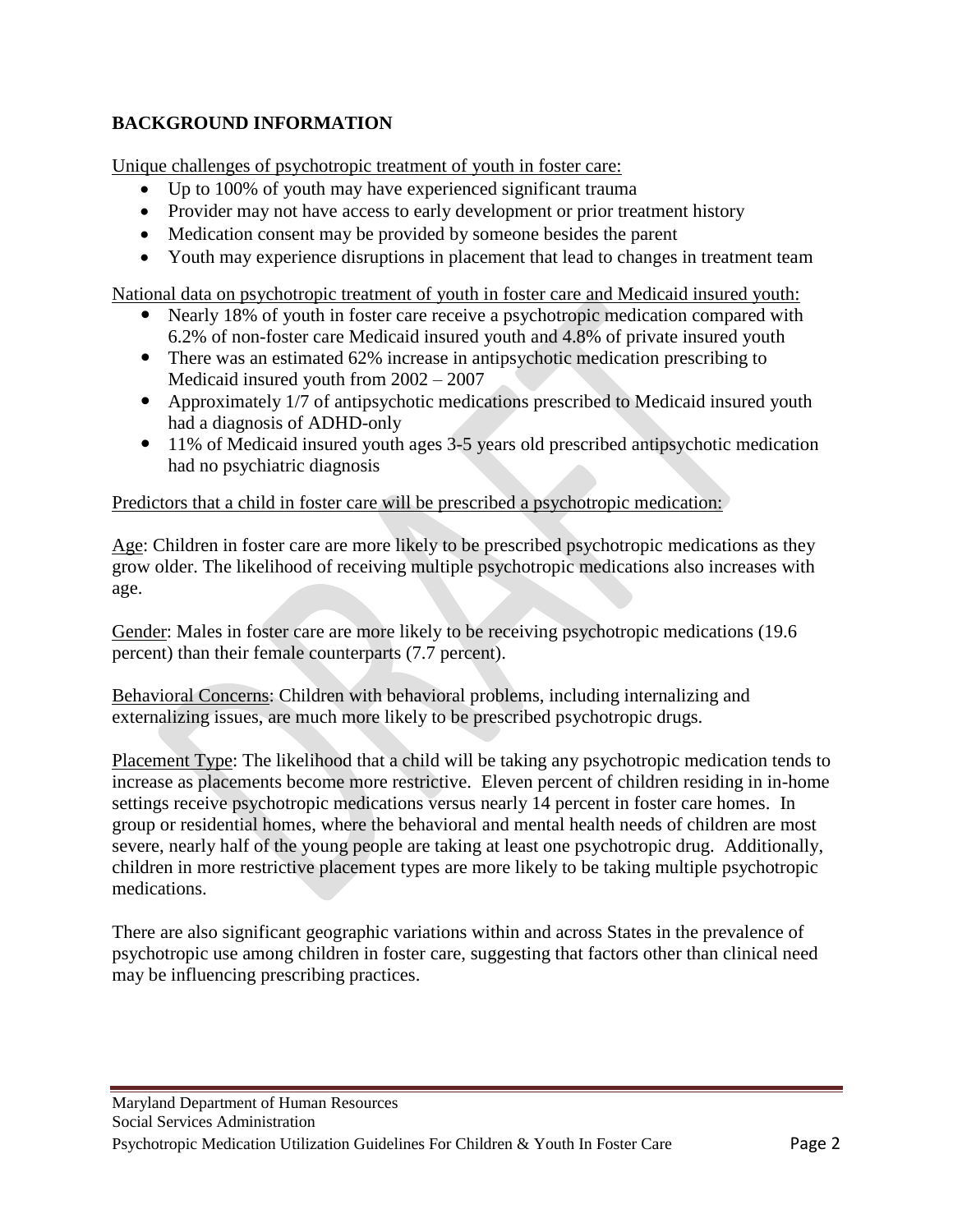### Maryland State Agencies that Oversee Psychotropic Treatment of Youth in Foster Care

In Maryland, the authorization, oversight, and financing of psychotropic medications for children in foster care is directed through collaborative work by two state agencies. The Maryland Department of Human Resources (DHR) is the State's Child Welfare Agency. As such, DHR is responsible for the consent and monitoring of psychotropic medication treatment of youth in foster care. The Maryland Department of Health and Mental Hygiene (DHMH) as the State's public health department is responsible for the health status of Maryland residents and ensuring access to quality health care. Within the Department, two major administrations have responsibility for overseeing and financing psychotropic medications:

- Office of Health Care Financing- oversees Medicaid and the financing of psychotropic medications for all individuals enrolled in Medicaid, including children in foster care.
- The Mental Hygiene Administration (MHA) is the State agency responsible for oversight and provision of mental health services to all individuals enrolled in Medicaid, including children in foster care.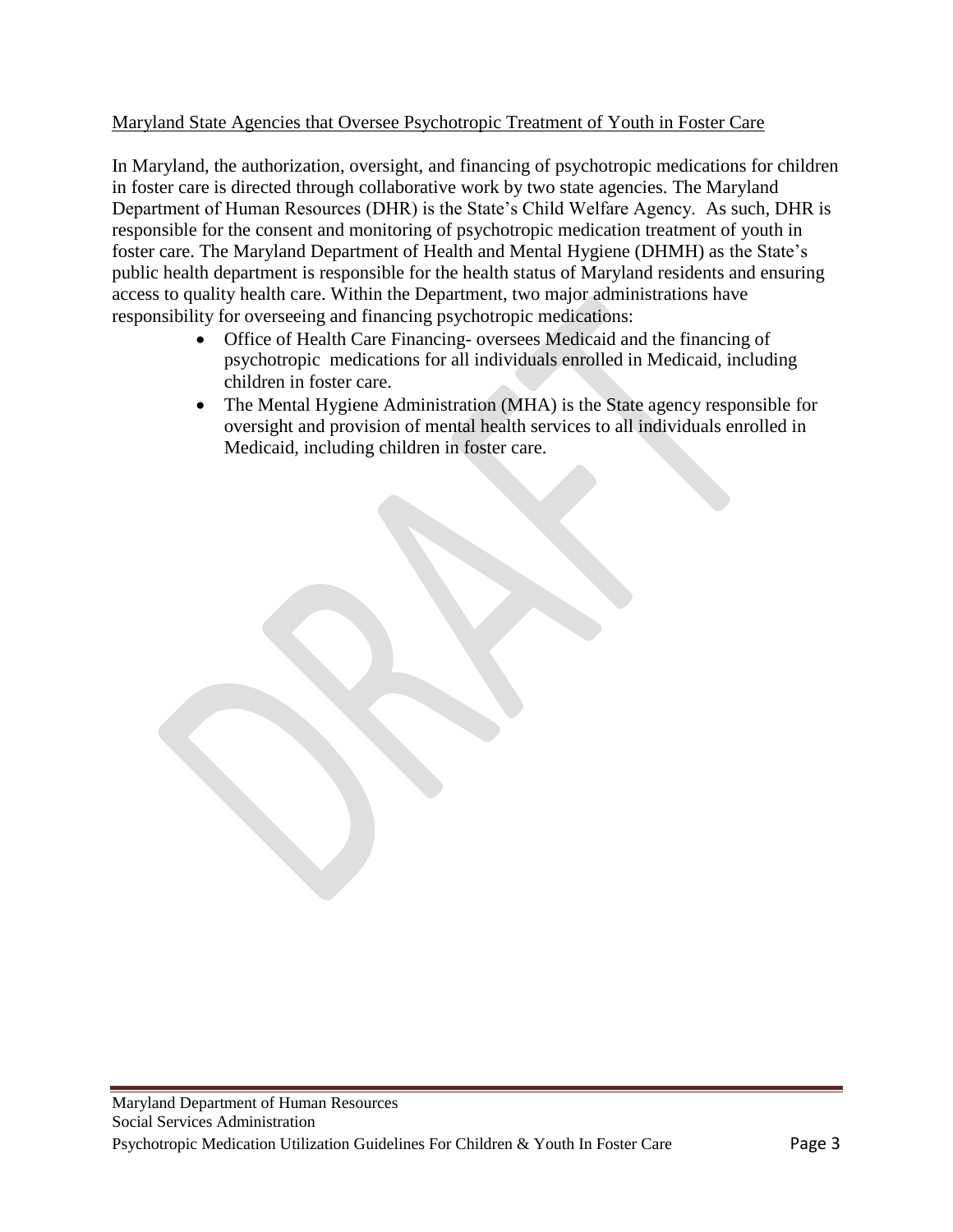# **MARYLAND'S MEDICATION MONITORING AND OVERSIGHT PROGRAMS**

### **The Psychopharmacology Monitoring Database**

The Psychopharmacology Monitoring Database is an initiative by State leadership at MHA and Child Welfare. The database links administrative records from MHA (i.e. mental health claims) with child welfare data on youth in out-of-home placement. This initiative has been ongoing for the past three years as a result of successful collaboration among the State child serving agencies and faculty at University of Maryland, Schools of Pharmacy and Medicine. The data linkage has been approved for statewide evaluation. There are recent efforts to work with jurisdictions to create linkages that would facilitate better monitoring at the direct patient care level. The evaluations that have been completed to date include: a) time trends in psychotropic use; b) antipsychotic persistence among very young children; c) use of concomitant antipsychotic treatment and the impact on hospitalization and emergency department use; and d) use of antipsychotic medication among children with attention-deficit/hyperactivity disorder (ADHD) with and without comorbidities. Evaluations currently in progress are: a) assessment of antipsychotic dosing in relation to hospitalization; and b) initiation of antipsychotic use and association with placement instability. This work has been presented at the 2013 Systems of Care Training Institute (SOCTI) and reports are periodically shared with the state administration.

### **Peer to Peer Program**

The Peer Review Program for Mental Health Medications (also known as the Peer to Peer Program) operates through the Maryland Medicaid Pharmacy Program. This program, which was implemented in October 2011, conducts pre-authorization review for antipsychotic treatment for youth. As of September 2013, the program covers youth 10 years old and younger. By January 2014, the program will cover youth 17 years old and younger. This program impacts all Medicaid enrolled youth, which included all children in foster care. Providers are required to submit indication for medication treatment/target symptoms, baseline side effect assessment (e.g. fasting blood work is required), information on referral for non-medication psychosocial treatments (e.g. psychotherapy), the antipsychotic medication and dose being requested, and a list of any co-prescribed medication. Initial review is completed by a pharmacist, and a child psychiatrist consultation is provided if the required criteria are not met and the prescriber wishes to appeal the disapproval. Ongoing review of antipsychotic treatment is required every six months to assess if adequate safety monitoring and treatment response has been achieved to support ongoing medication treatment. In the case that a child is deemed to be at a higher risk for side effects or where the drug regimen is unusual or complicated, ongoing review may take place more frequently.

#### **Consultation Programs**

## **Maryland Behavioral Health Integration in Pediatric Primary Care (B-HIPP)**

Maryland Behavioral Health Integration in Pediatric Primary Care (B-HIPP) is a free state-wide consultation, continuing education, and resource/referral program for pediatric primary care providers (PCPs) funded by the Maryland Department of Health and Mental Hygiene and the Maryland State Department of Education. B-HIPP supports the efforts of pediatric primary care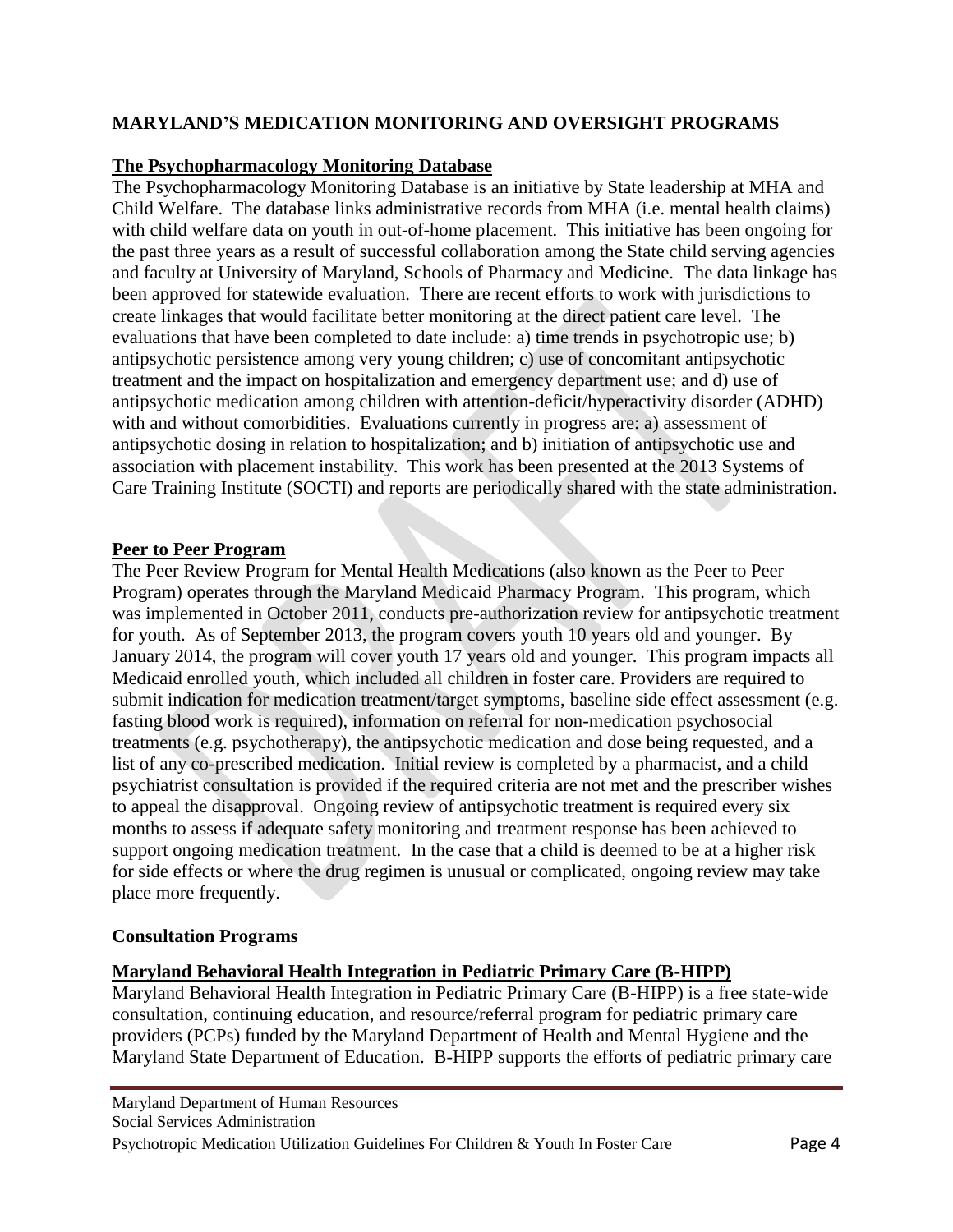providers in the assessment and management of mental health concerns among their patients through a consultation phone line. PCPs are able to have questions answered about diagnosis, medication, and other mental and behavioral health concerns answered by experts including child psychiatrists. B-HIPP is able to provide consultation to PCP's regarding children from infancy to transitional age youth, and their families. B-HIPP also seeks to increase access to children's mental health services by improving linkages between primary care providers and the mental health providers in their communities, rather than by creating new services. The clinical work for this project is carried out as collaboration among the University of Maryland School of Medicine/Department of Psychiatry, the Johns Hopkins University School of Public Health, and the Salisbury University School of Social Work.

B-HIPP is available Monday through Friday from 9:00 AM to 5:00 PM by calling 1-855-MD-BHIPP.

# **Making All Children Healthy (MATCH) Program**

Making All Children Healthy (MATCH) program is a Baltimore City initiative that was developed and implemented by the Baltimore City Department of Social Services (BCDSS) in collaboration with Health Care Access Maryland. MATCH oversees the health care of 3776 children in foster care, which is 52% of youth in foster care statewide. MATCH provides medical case management and health care coordination for children and youth in foster care. In addition to coordinating medical and dental care, the program assures the completion of a mental health assessment of youth upon entry to foster care and completes referrals and follows mental health treatment. The program incorporates a child psychiatrist consultant in their review of cases with complex psychiatric health needs. The MATCH program is currently exploring options to develop direct child psychiatrist consultation to prescribers and to develop a process for psychotropic medication consent that utilizes clinical review by MATCH staff. The program plans to share information regarding our psychiatric case reviews with the Peer to Peer Program to decrease duplication of case reviews. Prescribers should expect to hear more details from the MATCH program within the next year.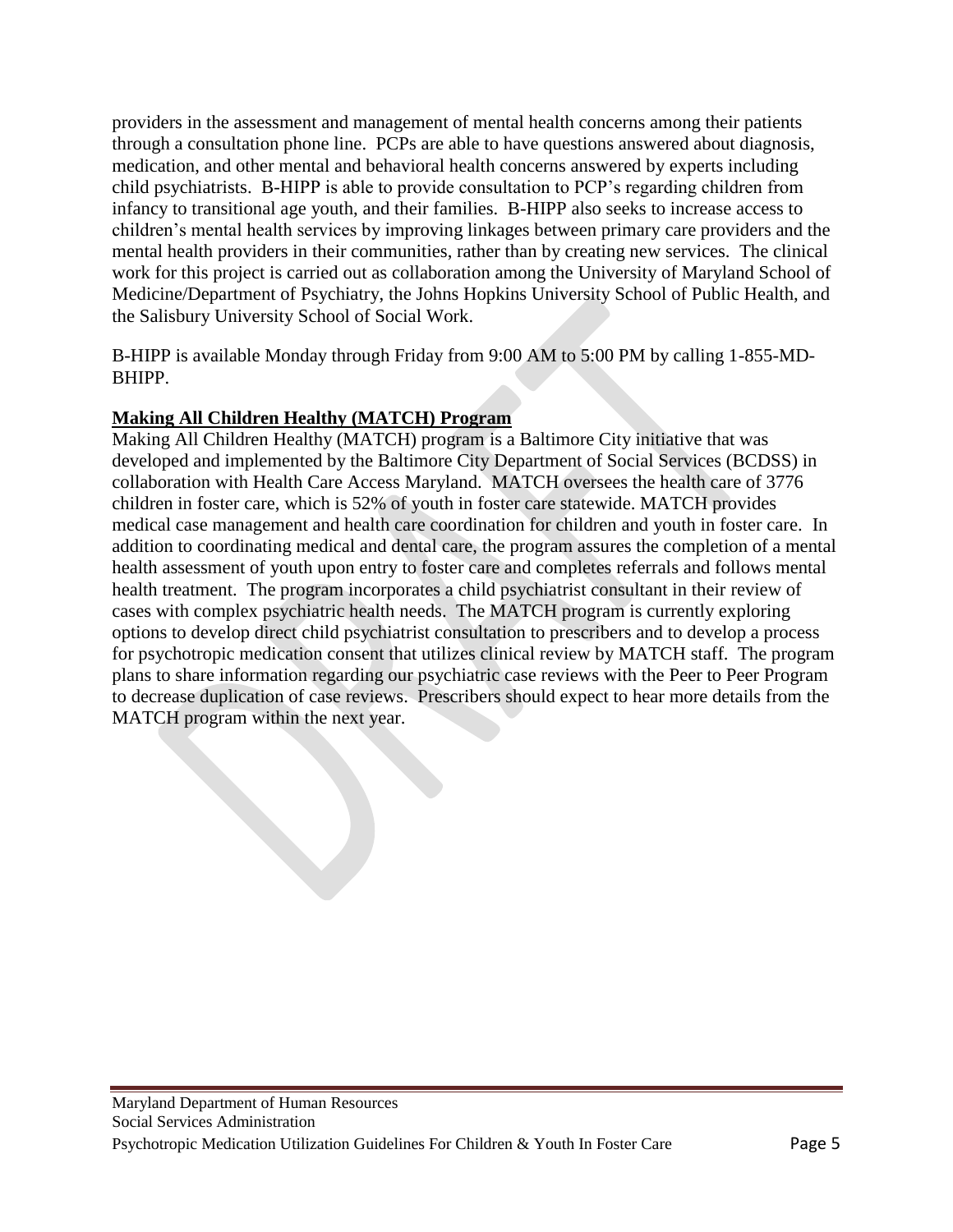## **GUIDELINES FOR ASSESSMENT, CONSENT/ASSENT, TREATMENT, AND MONITORING**

#### **Assessment Guidelines**

Guideline 1) A Psychiatric Evaluation should be completed prior to prescribing psychotropic medications. The baseline assessment of a child or adolescent prior to initiating psychopharmacological is complex.

Guideline 2) A Medical History should be obtained and Medical Evaluation completed prior to the prescription of a psychotropic medication.

Guideline 3) There should be communication with other professionals involved with the child to obtain collateral history in efforts to monitor outcomes and possible side effects during medication trial.

## **Treatment and Monitoring Guidelines**

Guideline 1) The psychosocial and psychopharmacological treatment plans should be based on the "best available evidence" for treatment and safety monitoring.

Guideline 2) A plan that monitors the youth's short and long term progress should be developed.

Guideline 3) Whenever possible, medication regimen changes should involve systematic changes to only one medication at a time.

# **Assent and Consent for Treatment Guidelines**

Guideline 1) Feedback should be provided to the youth, parent, foster parent and case worker regarding the youth's diagnosis/disorder, treatment and monitoring plan.

Guideline 2) Documentation of a Youth's Assent and an Informed Consent of the parent, legal guardian or local department of social services must be completed prior to prescribing psychotropic medication.

Guideline 3) There is a need for a discussion that focuses on the risk and benefits of proposed and alternative treatments.

## **Implementation of Treatment Guidelines**

Guideline 1) Medication trails should be implemented using an adequate dose and for an adequate duration of treatment.

Guideline 2) Reassessment of the youth if youth does not respond to the initial medication trail as expected.

Guideline 3) A clear rationale for the use of medication combinations is needed.

## **Discontinuing of Psychotropic Medications**

Guideline 1) The identified time to discontinue psychotropic medication should be planned so that there is minimal risk for an unmonitored relapse/recurrence of symptoms.

Maryland Department of Human Resources

Social Services Administration

Psychotropic Medication Utilization Guidelines For Children & Youth In Foster Care Page 6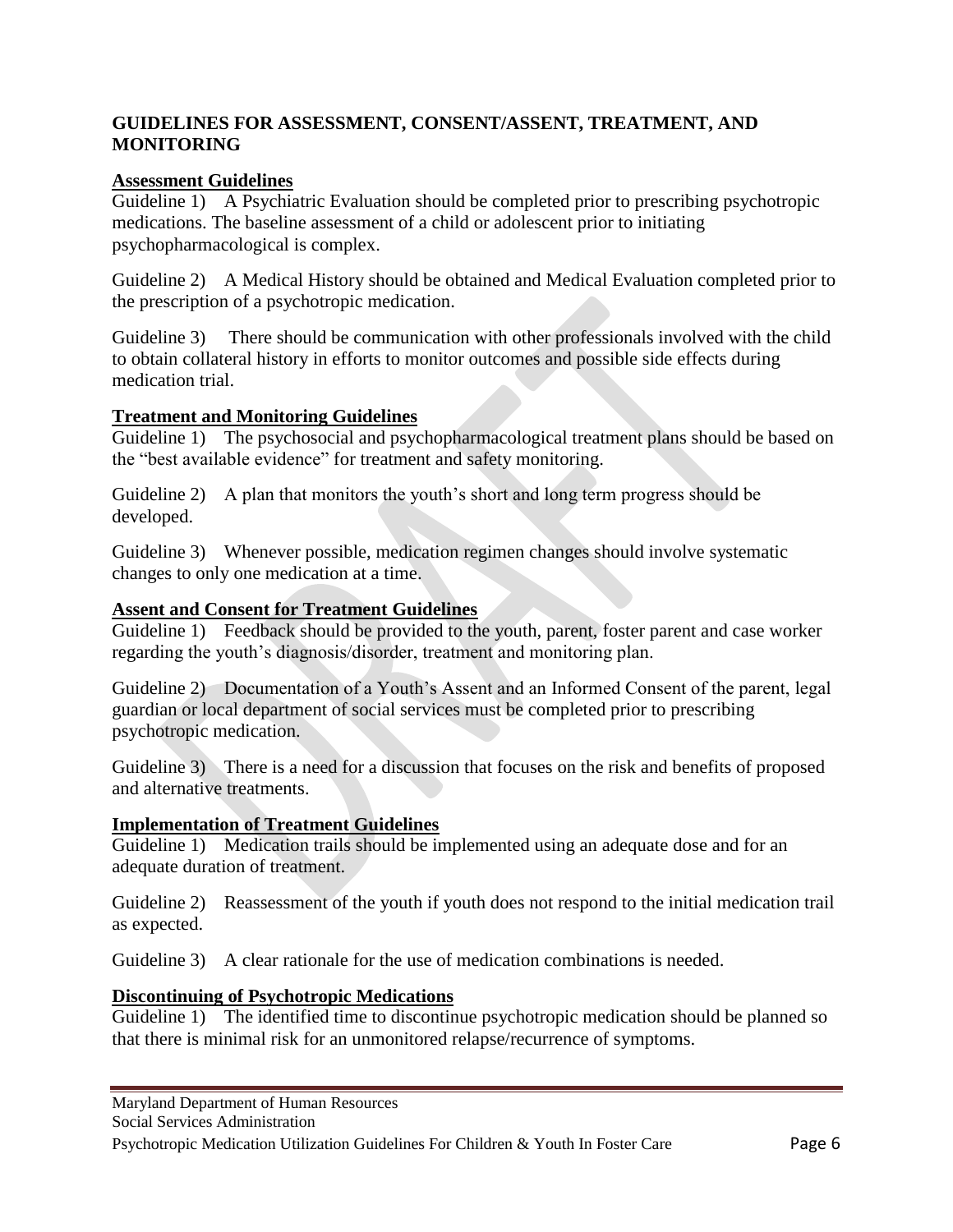# **Criteria Warranting for a further Review of a Youth's Clinical Status**

The following situations warrant further review of a patient's case. These criterions do not necessarily indicate that psychotropic medication treatment is inappropriate, but they do indicate a need for further review. For youth and children that are being prescribed a psychotropic medication, any of the following prompts a need for additional review of the child's/youth's clinical status:

| <b>Information Reviewed</b> | <b>Clinical Flag for Further Review</b>                                  |
|-----------------------------|--------------------------------------------------------------------------|
| Child age                   | Antidepressant medication for a child <4 years old                       |
|                             | Antipsychotic medication for a child <4 years old                        |
|                             | Stimulant medication for a child $\leq$ 3 years old                      |
| Provider specialty          | Primary Care Provider without specialized mental health training or      |
|                             | psychiatry consultation treating a mental illness other than ADHD, or    |
|                             | uncomplicated depression or anxiety                                      |
| Evaluation                  | Absence of a thorough evaluation and DSM-V diagnosis                     |
| Indication                  | Medication prescribed is not consistent with national practice           |
|                             | guidelines and/or expert consensus criteria (e.g. refer to Medicaid Peer |
|                             | <b>Review Program</b> )                                                  |
| Polypharmacy                | Treatment with > 4 psychiatric medications (except side effect           |
|                             | medication)                                                              |
| Multiple medications        | Treatment with $>1$ antipsychotic medication; $>1$ antidepressant        |
| from the same class         | medication; and/or $>1$ mood stabilizer                                  |
| ECG, lab data, BMI%         | Youth who are obese or underweight; abnormal ECG; abnormal               |
|                             | laboratory results                                                       |

## **Foster Care Case Worker's Role in Monitoring Psychotropic Medications**

As set forth in Social Services Administration Policy Directive SSA-CW# 14-12 Oversight and Monitoring of Psychotropic Medications, it is the role of the foster care case worker to regularly review medication compliance and the medication's effect on the youth during the monthly home visits. At each home visit with a youth prescribed psychotropic medications, the following items must be discussed with both the caregiver and the youth:

Caregiver discussion must include:

- Information about the intended effects and any side effects of the medication.
- Compliance with all medical appointments, including dates of last and upcoming appointments with the prescribing clinician.
- Medication availability, administration and refill process.

Youth discussion must include (using developmentally appropriate language):

- Possible side effects and benefits of the medication.
- The administration of medication; time frame and regularity.

Maryland Department of Human Resources Social Services Administration

Psychotropic Medication Utilization Guidelines For Children & Youth In Foster Care Page 7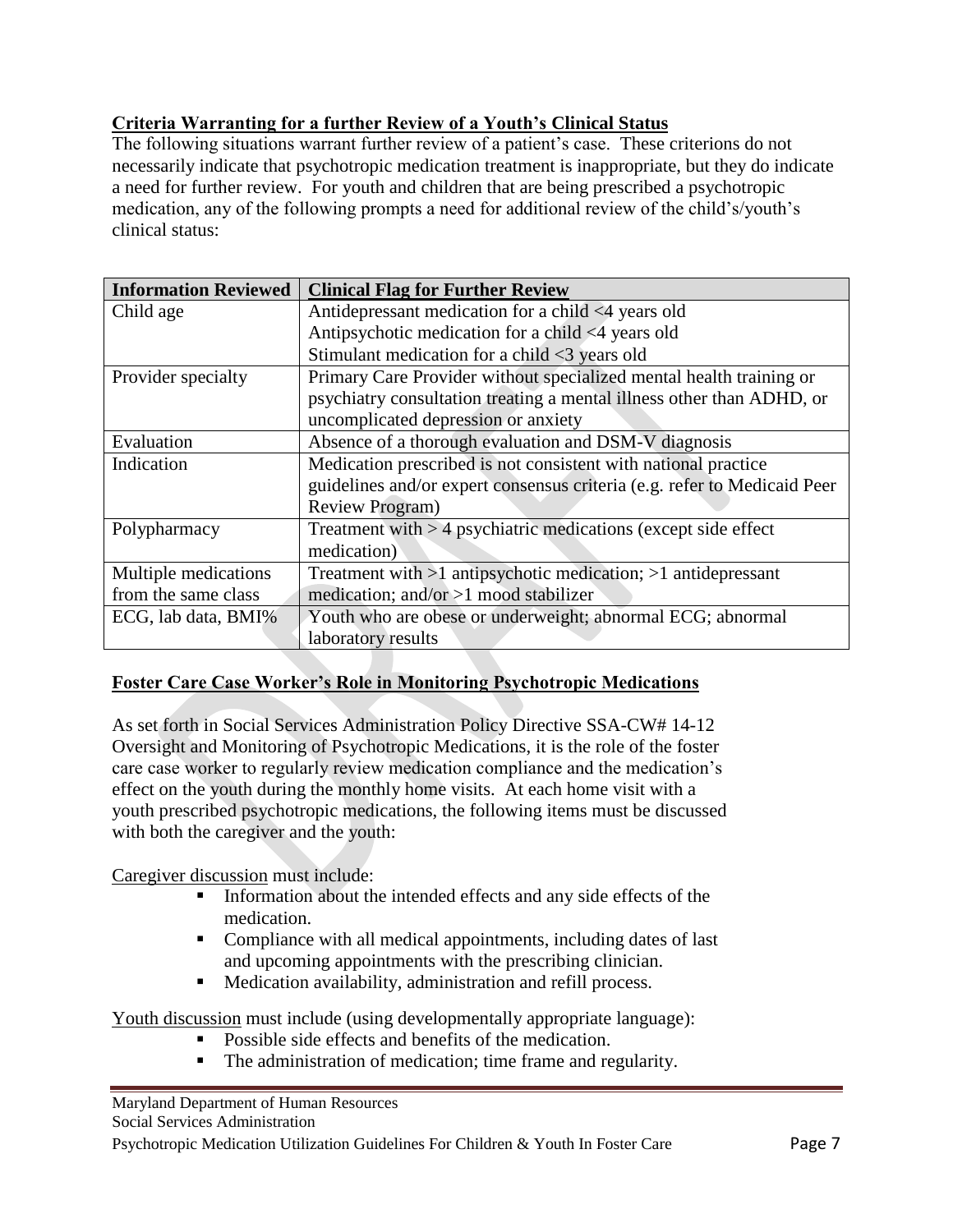It is also important for the worker to review with the youth and caregiver the following points for "SAFE" care:

- **Side effects from medication should be reported to both the foster care case** worker and the prescribing clinician.
- **Appointments for medication monitoring and lab work (if applicable)** should be kept on a routine basis.
- **Families and youth should be supported to address their questions and** concerns about medication during appointments with the prescriber.
- **E**nding medication abruptly can sometimes cause physical health problems. Families and youth should discuss plans to discontinue a medication with their prescriber *before* stopping the medication so that any medication changes are done safely.

Maryland Department of Human Resources Social Services Administration Psychotropic Medication Utilization Guidelines For Children & Youth In Foster Care Page 8